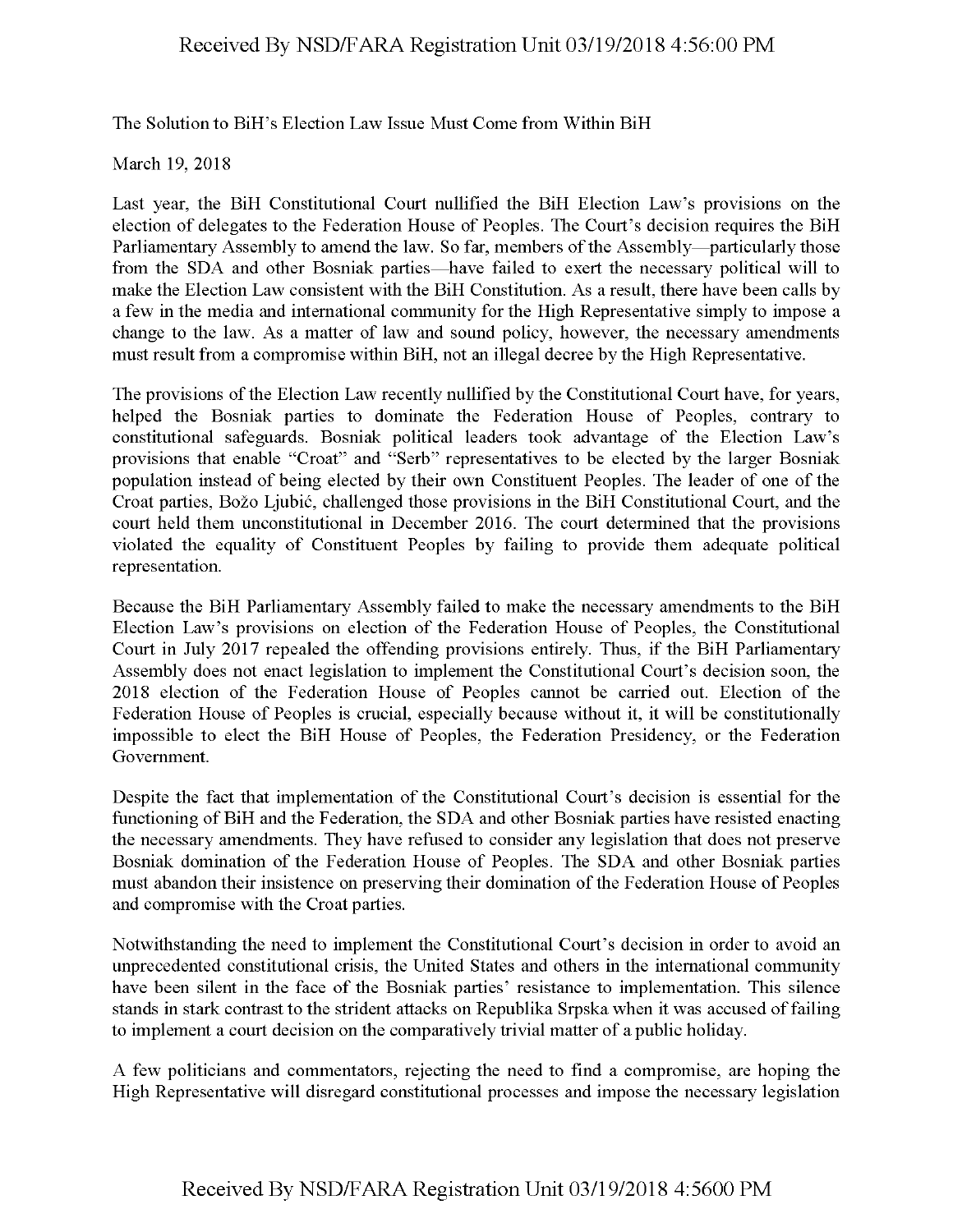## Received By NSD/FARA Registration Unit 03/19/2018 4:56:00 PM

by decree. This would be unlawful and unwise. As EU Special Representative to BiH Lars-Gunnar Wigemark recently emphasized, the reform of the Election Law must be based on a compromise of domestic parties. Ambassador Wigemark said, "We cannot impose solutions. I think it would be a step back if [the Office of the High Representative] did it. This is a sovereign country." High Representative Valentin Inzko, however, has refused to rule out imposing changes to the Election Law by decree.

Such a decree would be unlawful. Annex 10 of the Dayton Accords, which is the sole source of the High Representative's legal authority, does not include any legislative or executive powers. Annex 10 does not include any words or phrases that would suggest the authority to make decisions binding on BiH, the Entities, or their citizens. Instead, in defining the High Representative's legal authority, Annex 10 uses such verbs and phrases as "monitor," "promote," "coordinate," "facilitate," "participate in meetings," "report," and "provide guidance."

Despite the narrow limits to his office's legal authority, the High Representative continues to assert that he has as set of dictatorial "Bonn Powers," including the power to impose laws on BiH. But the so-called Bonn Powers simply have no legal basis. Former UK Ambassador to BiH Charles Crawford, who helped invent the Bonn Powers, has written, "[A]s far as I could see the Bonn Powers had no real legal basis at all. They amounted to an international political powerplay bluff which successive High Representatives wrapped up in legal language to make the whole thing look imposing and inevitable." Similarly, former OHR attorney Matthew Parish has written that the statement announcing the Bonn Powers "was legally quite indefensible." In a thorough legal analysis of the Bonn Powers appearing in the Goettingen Journal of International Law, Tim Banning reached a similar conclusion, finding, "[The Bonn Powers] do not qualify as a legal power. Their existence is a powerful, but delusive legal fiction."

In addition to being unlawful, a decree amending the Election Law would be not have any political legitimacy. A Federation House of Peoples that resulted from a newly imposed law would be widely seen as illegitimate. That illegitimacy would extend to the institutions the Federation House of Peoples helps elect: the BiH House of Peoples, the Federation Presidency, and the Federation Government.

The international community should recall the fiasco that resulted the last time High Representative Inzko intervened in electoral matters. In March 2011, the largest Bosniak party formed a Federation Government in brazen violation of the Federation Constitution. The BiH Central Election Commission promptly declared the formation of the Federation Government unlawful and annulled it. Inzko, however, responded by handing down a decree overruling the CEC's decision. As described by the International Crisis Group (ICG), the High Representative's "ill-judged decision to suspend rulings of the state Central Election Commission allowed an illegally elected executive to take office and appoint a government excluding the major Croat parties." Inzko's decree, as the ICG's President wrote, "undermined state bodies and the rule of law." Journalist Srecko Latal recently observed that Inzko's "decision not only damaged relations between Bosniak and Bosnian Croat politicians but also undermined the international community's confidence." The Federation Government that was formed in 2011, existing solely because of a foreign diplomat's unlawful decree, was seen as illegitimate for its entire term.